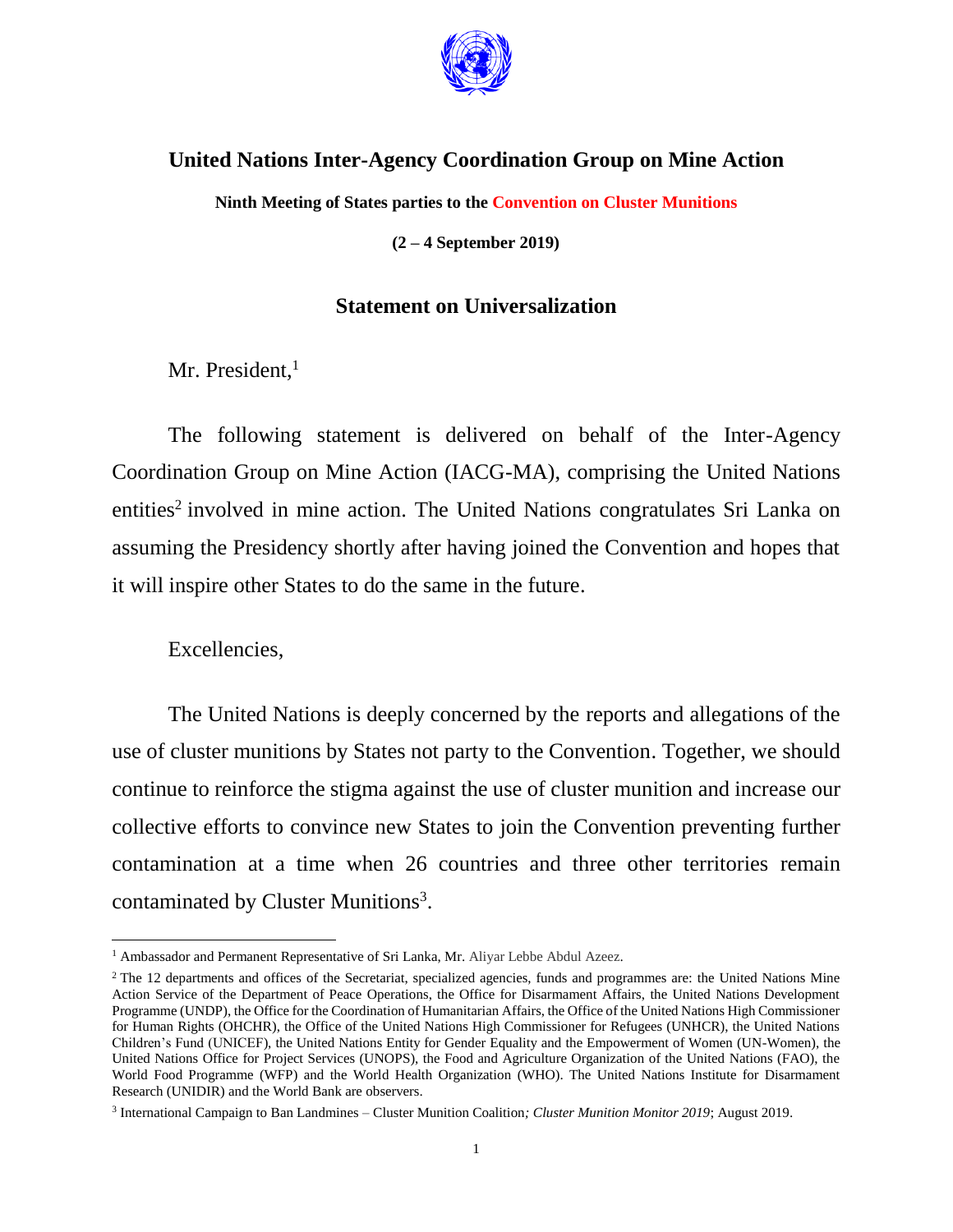

# **United Nations Inter-Agency Coordination Group on Mine Action**

**Ninth Meeting of States parties to the Convention on Cluster Munitions**

### **(2 – 4 September 2019)**

The Convention continues to make progress towards universalization, and the United Nations congratulates the Gambia and the Philippines as the 105<sup>th</sup> and 106<sup>th</sup> State Parties. However, additional efforts are needed to reach the ambitious goal set in the **Dubrovnik Action Plan** of 130 States parties by 2020**.** The United Nations calls on all States to join this important instrument and invites the  $14$  signatories<sup>4</sup> to ratify the Convention as soon as possible.

The United Nations also welcomes the regional initiatives promoting universalisation, including the recent Asia-Pacific workshop held in Manila on 18-19 June 2019, organised by the Philippines and New Zealand.

### Excellencies,

 $\overline{\phantom{a}}$ 

It is crucial that States parties comply with all the provisions of the Convention. In 2018, over 135,000 submunitions were destroyed. <sup>5</sup> The United Nations congratulates Botswana and Switzerland for completing the destruction of their stockpiles leaving only five States parties with ongoing obligations under Article 3.

<sup>4</sup> Angola, the Central African Republic, the Democratic Republic of Congo, Cyprus, Djibouti, Haiti, Indonesia, Jamaica, Kenya, Liberia, Nigeria, São Tomé and Príncipe, Tanzania and Uganda.

<sup>5</sup> Mine Action Review; *Clearing Cluster Munition Remnants 2019*; August 2019.